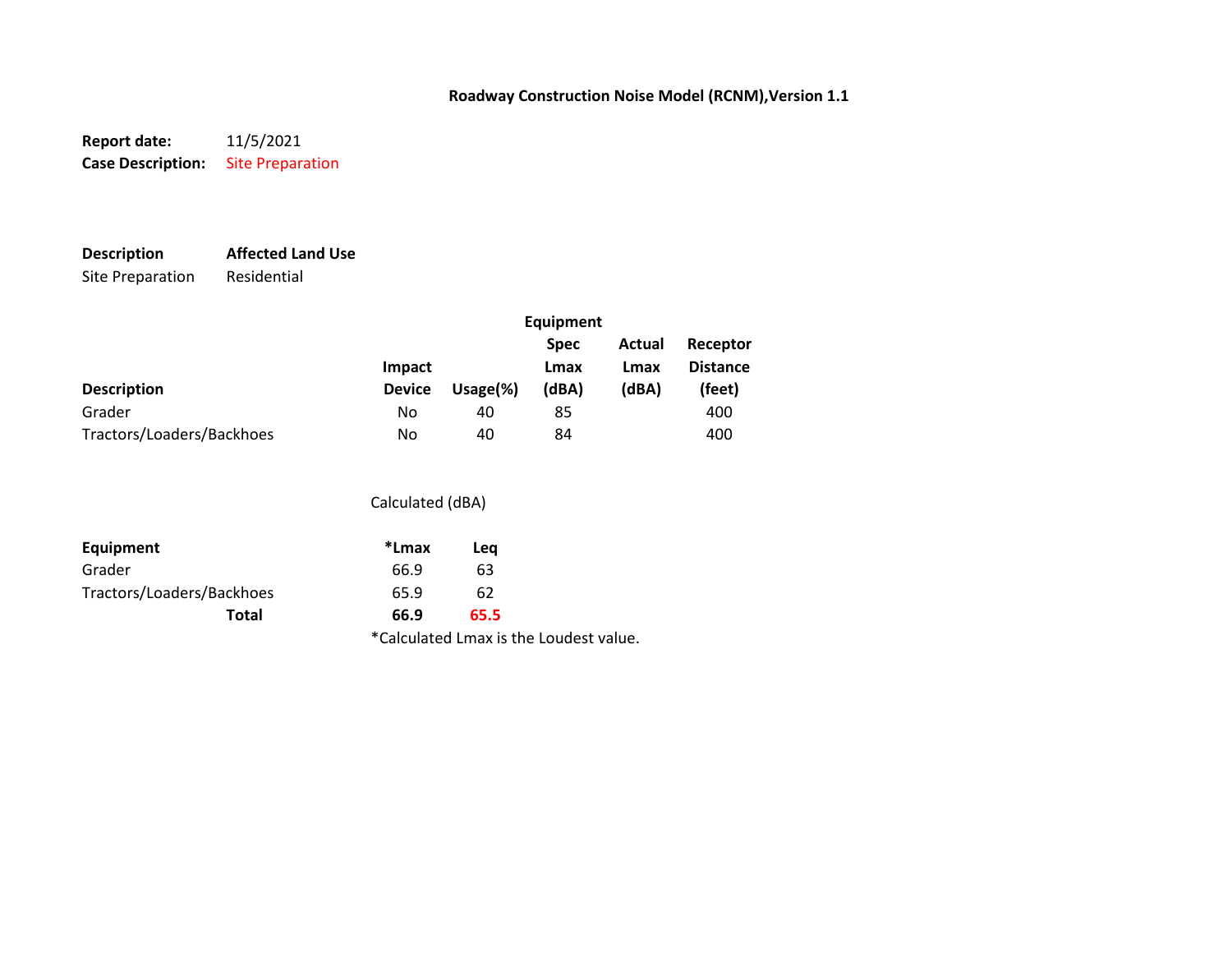**Report date:** 11/5/2021 **Case Description:** Excavation & Trenching

Excavation & Trenching Residential

**Description Affected Land Use**

**Equipment Spec Actual Receptor Impact Lmax Lmax Distance Description Device Usage(%) (dBA) (dBA) (feet)** Trenchers 10 80.7 400 No 40 80.7 400 Excavator 10 80.7 400 No 40 80.7 400 Grader No 40 85 400 Rubber Tired Dozers **No** 81.7 400 Tractors/Loaders/Backhoes No 40 84 400 Tractors/Loaders/Backhoes No 40 84 400

### Calculated (dBA)

| Equipment                  | *Lmax | Leq  |  |
|----------------------------|-------|------|--|
| Trenchers                  | 62.6  | 58.7 |  |
| Excavator                  | 62.6  | 58.7 |  |
| Grader                     | 66.9  | 63   |  |
| <b>Rubber Tired Dozers</b> | 63.6  | 59.6 |  |
| Tractors/Loaders/Backhoes  | 65.9  | 62   |  |
| Tractors/Loaders/Backhoes  | 65.9  | 62   |  |
| Total                      | 66.9  | 68.8 |  |

\*Calculated Lmax is the Loudest value.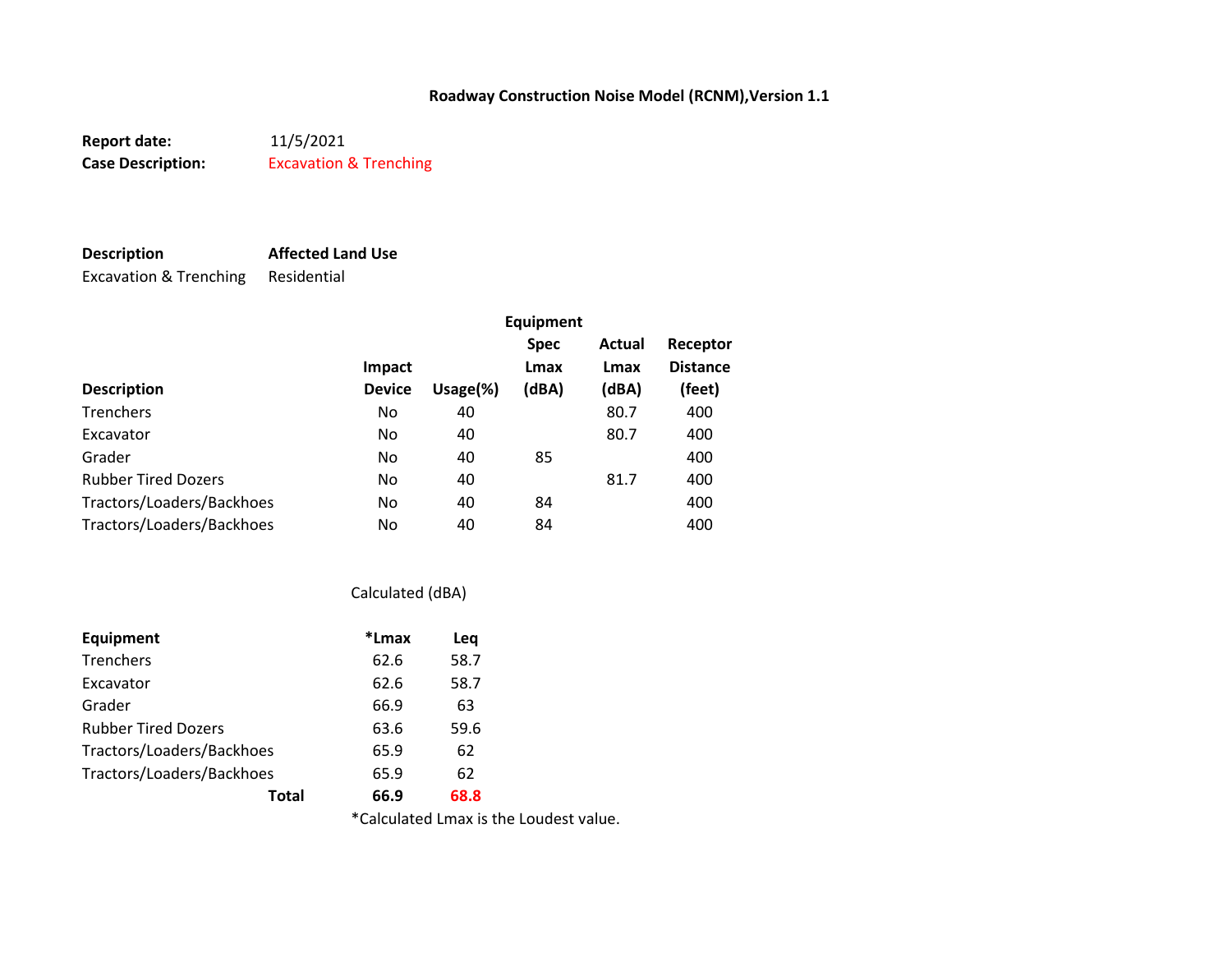**Report date:** 11/5/2021 **Case Description:** Pipe Fittings & Instillation

## **Description Affected Land Use**

Pipe Fittings & Instillation Residential

|                           |               |              | <b>Equipment</b> |        |                 |
|---------------------------|---------------|--------------|------------------|--------|-----------------|
|                           |               |              | <b>Spec</b>      | Actual | Receptor        |
|                           | <b>Impact</b> |              | Lmax             | Lmax   | <b>Distance</b> |
| <b>Description</b>        | <b>Device</b> | Usage $(\%)$ | (dBA)            | (dBA)  | (feet)          |
| Crane                     | No            | 16           |                  | 80.6   | 400             |
| <b>Forklifts</b>          | No            | 40           |                  | 83.4   | 400             |
| Forklifts                 | No            | 40           |                  | 83.4   | 400             |
| Tractors/Loaders/Backhoes | No            | 40           | 84               |        | 400             |
| Tractors/Loaders/Backhoes | No            | 40           | 84               |        | 400             |

|                           |       | Calculated (dBA) |  |  |
|---------------------------|-------|------------------|--|--|
| Equipment                 | *Lmax | Leg              |  |  |
| Crane                     | 62.5  | 54.5             |  |  |
| <b>Forklifts</b>          | 65.3  | 61.4             |  |  |
| <b>Forklifts</b>          | 65.3  | 61.4             |  |  |
| Tractors/Loaders/Backhoes | 65.9  | 62               |  |  |
| Tractors/Loaders/Backhoes | 65.9  | 62               |  |  |
| Total                     | 65.9  | 67.9             |  |  |

\*Calculated Lmax is the Loudest value.